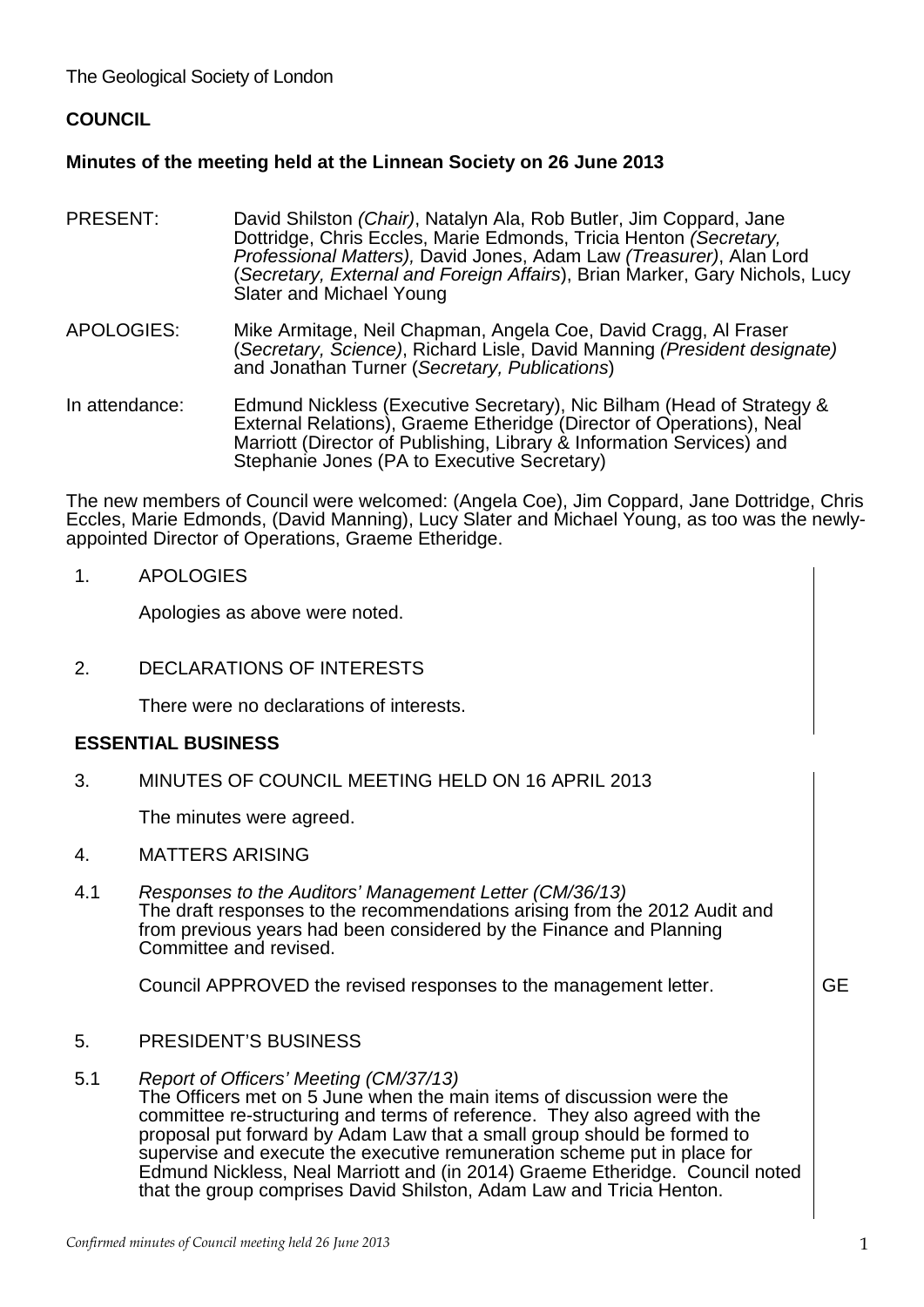|                                                                                                                                                                                                                                                                                                                                                                                                                                                                 | The structure of the Society's committees has been under review for some time<br>due to the bringing together of Publishing and the Library under the management<br>of Neal Marriott and the decision to form an 'Operations' Directorate now led by<br>Graeme Etheridge. Two new "super" committees have been formed - The<br>Science and External Relations Committee and the Publications and Information<br>Committee.                                                                                                                                                                            |                      |  |
|-----------------------------------------------------------------------------------------------------------------------------------------------------------------------------------------------------------------------------------------------------------------------------------------------------------------------------------------------------------------------------------------------------------------------------------------------------------------|-------------------------------------------------------------------------------------------------------------------------------------------------------------------------------------------------------------------------------------------------------------------------------------------------------------------------------------------------------------------------------------------------------------------------------------------------------------------------------------------------------------------------------------------------------------------------------------------------------|----------------------|--|
|                                                                                                                                                                                                                                                                                                                                                                                                                                                                 | At their meeting on 5 June, Officers discussed the membership of the various<br>committees as well as the terms of reference and commended both to Council.<br>They noted that terms of reference for the Science Committee, Geoconservation<br>Committee and Library Users Group are in draft and in due time will be approved<br>by the appropriate standing committee.                                                                                                                                                                                                                             |                      |  |
|                                                                                                                                                                                                                                                                                                                                                                                                                                                                 | Rob Butler, Chair of the Geoconservation Committee, said that the membership<br>currently comprises various conservation bodies, statutory groups,<br>representatives of geoparks, etc. He is reviewing the constitution of the<br>committee and in particular is looking to reduce the membership to ten or so,<br>drawn from the Fellowship and representatives of the four nations of the United<br>Kingdom, and to make it a clearer voice of the Society rather than<br>geoconservation generally. He would welcome the views of Council on what is<br>required and asked for comments by email. | <b>RB</b><br>Council |  |
|                                                                                                                                                                                                                                                                                                                                                                                                                                                                 | The Development and Fundraising Committee was set up in 2008 and over the<br>last three years has written a fundraising strategy, created the City of London<br>Geoscience Forum, remodelled and successfully re-launched the Corporate<br>Affiliates Scheme and attracted new members. But fundraising to support<br>specific projects has been less successful.                                                                                                                                                                                                                                     |                      |  |
| Officers recommended that the DFC is stood down and that the Corporate<br>Affiliates Committee is re-established. This committee would continue to look<br>after fund raising matters with the priority on specific Council-approved projects.<br>The DFC was chaired by Colin Summerhayes in the role of Vice president and it<br>was proposed that Mike Armitage is appointed a Vice president with<br>responsibility for the Corporate Affiliates Committee. |                                                                                                                                                                                                                                                                                                                                                                                                                                                                                                                                                                                                       |                      |  |
|                                                                                                                                                                                                                                                                                                                                                                                                                                                                 | A consequence of the re-structuring of the committees is that Regulation R/G/7<br>(Standing Committees of Council) requires amendment.                                                                                                                                                                                                                                                                                                                                                                                                                                                                |                      |  |
|                                                                                                                                                                                                                                                                                                                                                                                                                                                                 | At April Council it was agreed that the Remuneration Committee will be stood<br>down and that all matters relating to remuneration and staff will be remitted to<br>Officers which requires the amendment of Regulation R/G/4 (Officers).                                                                                                                                                                                                                                                                                                                                                             |                      |  |
| Council:-                                                                                                                                                                                                                                                                                                                                                                                                                                                       |                                                                                                                                                                                                                                                                                                                                                                                                                                                                                                                                                                                                       |                      |  |
| i.<br>ii.                                                                                                                                                                                                                                                                                                                                                                                                                                                       | APPROVED the membership of the committees that report directly to<br>Council (annex A);<br>NOTED the membership of their sub-committees (annex B);                                                                                                                                                                                                                                                                                                                                                                                                                                                    |                      |  |
| iii.                                                                                                                                                                                                                                                                                                                                                                                                                                                            | APPROVED the Terms of Reference for the committees, noting that those<br>for the Science Committee, Geoconservation Committee and Library<br>Users Group were in draft and will be approved by their standing<br>committees (annex C);                                                                                                                                                                                                                                                                                                                                                                |                      |  |
| iv.                                                                                                                                                                                                                                                                                                                                                                                                                                                             | APPROVED the dissolution of the Development and Fundraising<br>Committee which will be replaced by the Corporate Affiliates Committee                                                                                                                                                                                                                                                                                                                                                                                                                                                                 |                      |  |

5.2 *Committees, Boards and Panels (CM/38/13)*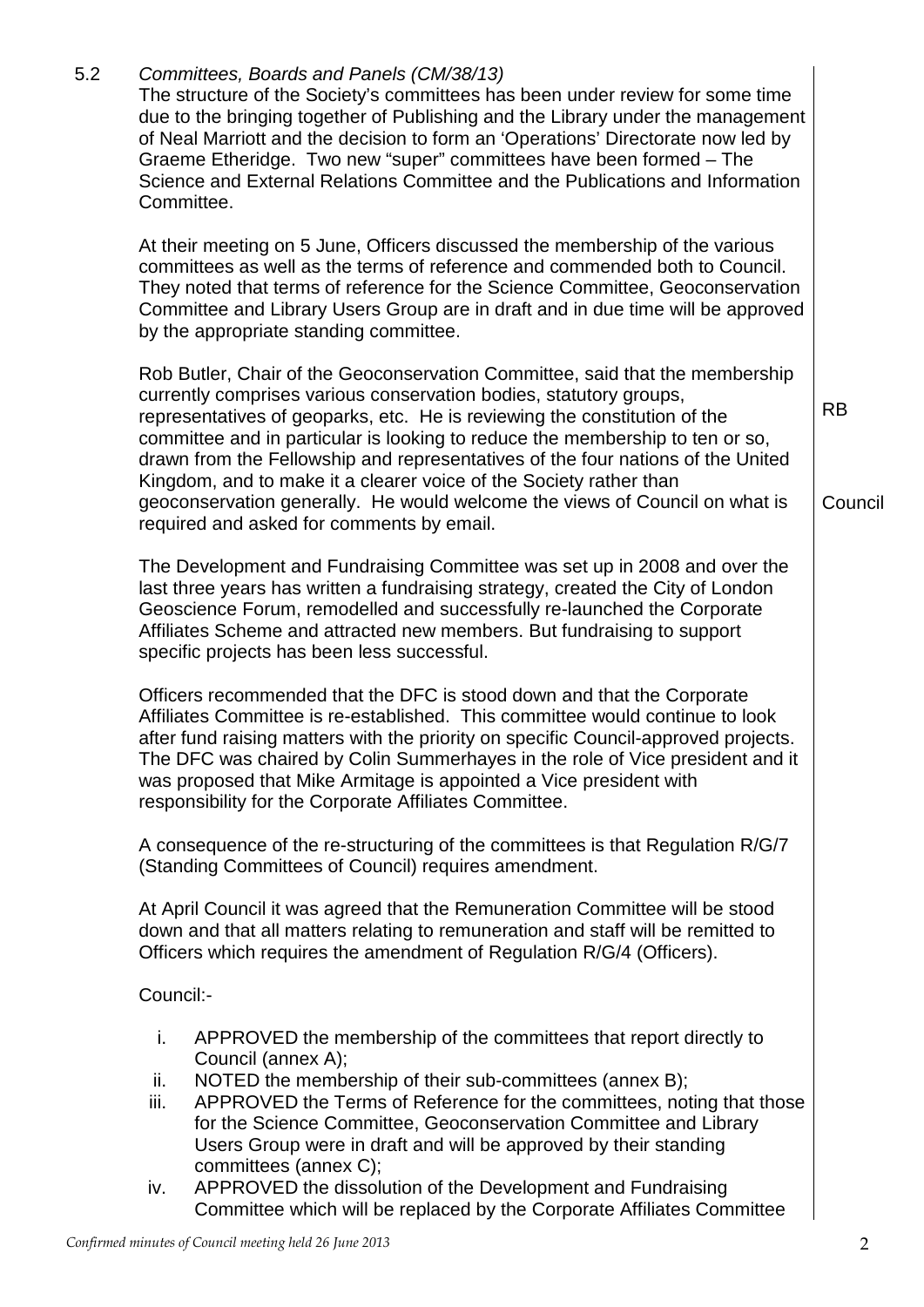Corporate Affiliates Committee; v. APPROVED the Terms of Reference of the Corporate Affiliates Committee (annex D); vi. APPROVED the amendments to Regulations R/G/4 and R/G/7 (annexes E and F). 5.3 *Dates of meetings of Council and Standing Committees 2013/2014 (CM/39/13)* The dates of meetings were NOTED. The Society's expenses policy was circulated with this paper. All those travelling on Society business are asked to make best use of discounted fares by purchasing Advance tickets whenever possible. The policy will be circulated to all committees. Edmund Nickless said that the rationale in bringing forward the residential from February to September is to give new members of Council an early opportunity for strategic discussion. Council noted that in bringing forward the residential there are some items of business that would normally be taken in September that may slip to the November or February meetings. Council NOTED the tabled grid showing the essential items for each Council meeting. Council SLJ 5.4 *Standing List under Regulations R/RP/5 and R/FP/6 (CM/40/13)* Under Regulation R/FP/5 (Appeals Procedures )and R/FP/6 (Disciplinary Procedures) Council is obliged to maintain "*a Standing List of at least 25 experienced and longstanding Fellows who are not members of Council and who are able to act on Panels established under these Procedures. At least two thirds of the List shall be Chartered Geologists or Chartered Scientists. Fellows may resign from the List at any time, and Council may appoint replacements at any time. The names on the List will not be available to Fellows.*" Matters dealt with under these Regulations include appeals relating to non-election as a Fellow, non-validation of a Fellow as a Chartered Geologist, investigation and resolution of complaints brought by five or more Fellows for removal of a Fellow on grounds of significant misinformation relating to application for Fellowship or validation as a Chartered Geologist, and complaints against the code of conduct. Council AGREED the membership of the Standing List. 5.5 *Society representation on outside bodies (CM/41/13)* Council AGREED the list of representatives on outside bodies and recorded their thanks to those Fellows who undertake this role. 5.6 *Report of the Awards Committee (CM/42/13)* Council previously asked for various revisions to be made to the nomination forms and also asked for guidance notes to be drafted to assist proposers and supporters with their completion. The Awards Committee discussed these at their meeting in May and also agreed that the process needs to encourage nominations from those working in applied geology. Custom and practice has been not to allow proposers and seconders to come from the same institution as the nominee. The Awards Committee was concerned that those nominated for Funds may not be widely known and it was suggested that the Regulation is changed to allow nominations for Funds to be proposed from Fellows at the same institution. The seconder must come from a different institution. In making this proposed amendment the opportunity was taken to make it clearer that the Lyell, Murchison and William Smith medals are of equal status.

and the appointment of Mike Armitage as a Vice president to chair the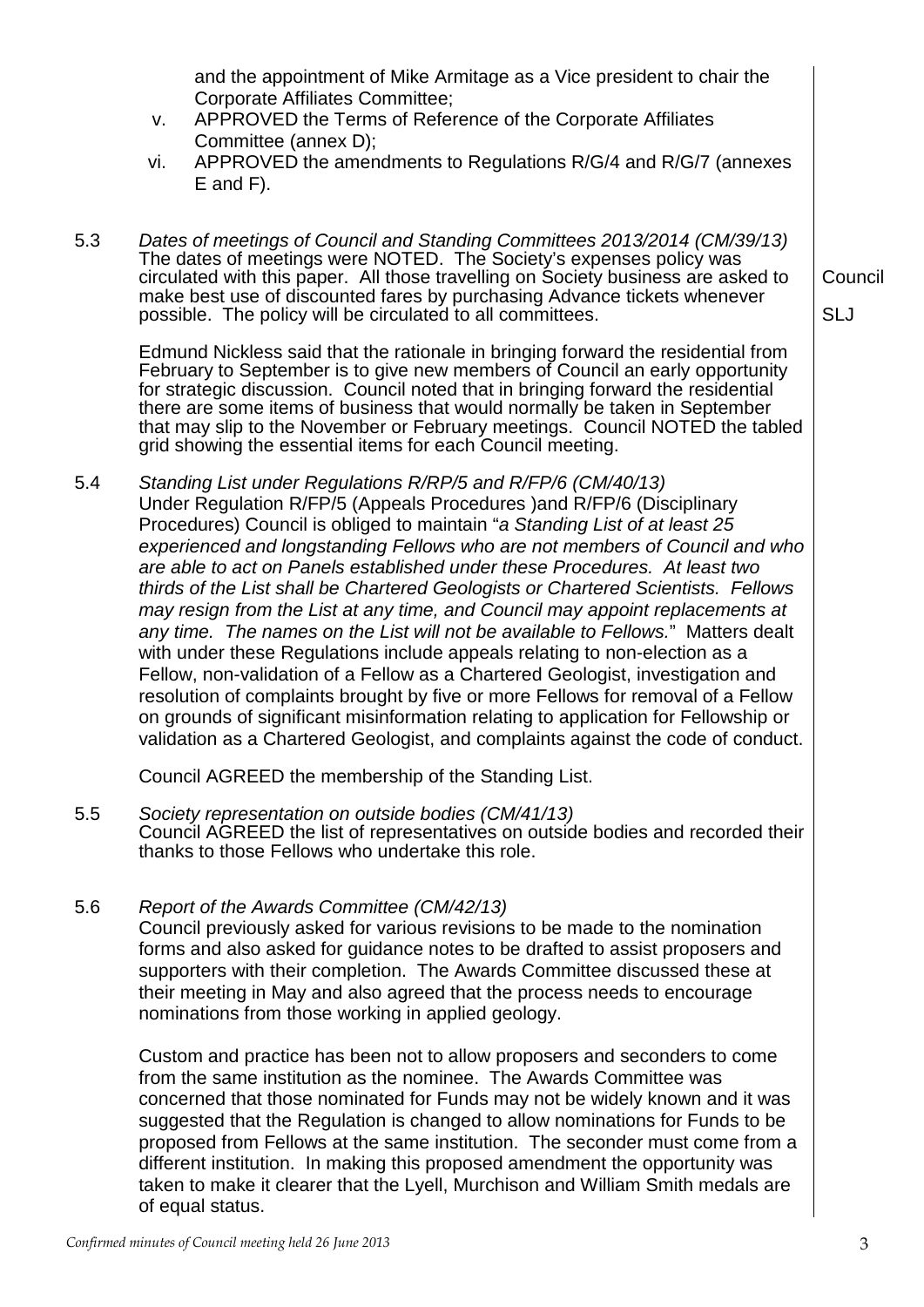Council APPROVED the amendment to Regulation R/G/14 which allows proposers of Funds to be from the same institution as the nominee.

## 5.7 *Robert Scott Research Fund (CM/43/13)*

CASP (formerly known as the Cambridge Arctic Shelf Programme) has generously offered to bequeath to the Society an expendable endowment in memory of Robert Scott, one of their senior geologists who died suddenly last year of leukaemia. This approach came via Gary Nichols who is chair of the Board of Trustees of CASP.

An initial sum of £50,000 will be bequeathed to be administered by the Society. It will be invested and the interest yielded used to support a single research award each year with preference given to applications that are in regard of fieldwork in the Arctic region and to projects that focus on basin analysis studies including tectonics, structural geology, sedimentology, stratigraphy and provenance analysis. The sum awarded shall be to the value of £2000 in 2014 with awards in subsequent years increasing in line with the Consumer Price Index. Every five years, starting in 2018, CASP will consider whether there is a need to top-up the investment to ensure that the value of the award can be maintained without decreasing the capital sum.

The grant will form part of the research grants made annually by the Society in March.

Council thanked Gary Nichols for approaching the Society with this proposal which was APPROVED.

5.8 *Memorandum of Understanding with the Geological Society of Japan (CM/44/13)* There has been discussion with the Geological Society of Japan about how the two Societies might work together in organising joint scientific meetings, one in Japan in late 2014 and the other in the UK in 2015. Neil Chapman is working with Japanese colleagues to define the 2014 programme.

Council noted the outline 2014 programme, thanked Neil Chapman and APPROVED the Memorandum of Understanding.

## 6. HEALTH AND SAFETY REPORT *(CM/45/13)*

Council NOTED that there have been no reported incidents since their last meeting.

#### 7. REPORT OF THE TREASURER

#### 7.1 *Report of the Finance and Planning Committee (CM/46/13)*

Adam Law said that this committee looks after not only the day-to-day running of the Society's finances and its investments but also the budgeting process. He said that the main items of discussion at the meeting on 12 June were consideration of a paper setting out unforeseen areas of shortfall in income and budgeted expenditure in the current year. The Committee also approved proposals to take on an additional member of staff at the Publishing House for 15 months to deal with an unexpectedly high volume of books currently awaiting publication; and £5000 of expenditure on consultancy in preparation for the replacement of the Contacts database. Version 1 of the Budget for 2014 was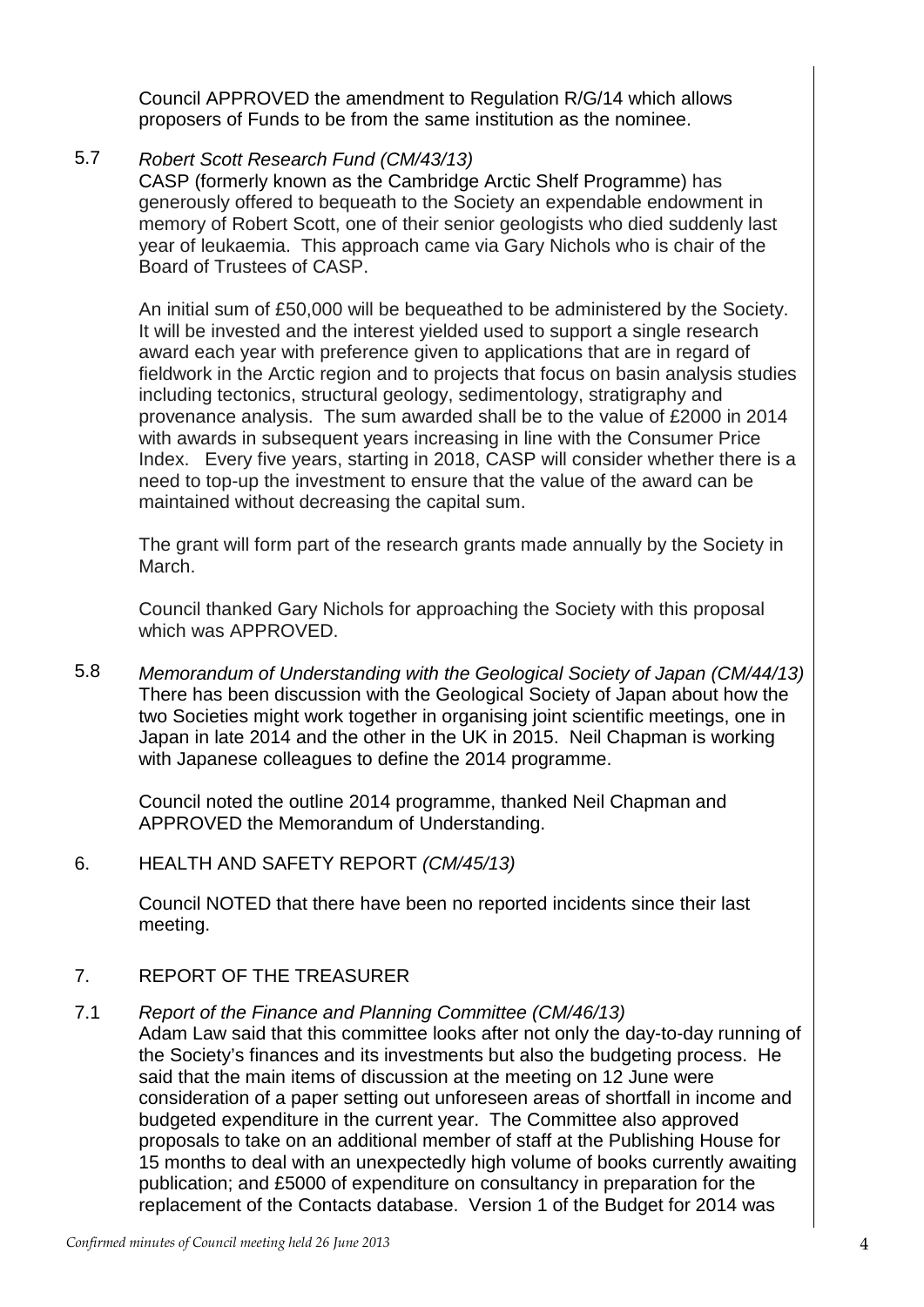discussed. More detail about replacement of the contacts database will be brought to September Council.

Routine business of the Committee is also to review how staff are deployed and Council was presented with an analysis of staff time which will be regularly updated.

Council NOTED the report of the Finance and Planning Committee.

#### 7.2 *April Management Accounts (CM/47/13)*

Council NOTED the April management accounts which showed a surplus for the month of just over £33k. Adam Law said that from the beginning of new year the face of the management accounts will be re-structured to reflect the new staffing structure and this will be reflected in preparing the 2014budget. .

- 7.3 *Report of the Investment Committee (CM/48/13)* The charge on the Investment Committee is to provide annually at least £225k of income through the payment of dividends and/or realisation of capital gains and the investment managers, UBS, are currently outperforming this figure. Council NOTED the report.
- 7.4 *Overdraft Permission (CM/49/13)*

The Bye-laws state that the Society cannot borrow money without the unanimous approval of Council. It has therefore become customary to ask each new Council for permission to seek an overdraft facility, should the need arise over the summer months when income is low. An overdraft facility avoids having to realise investments should the market be unfavourable. All members of Council present AGREED that the Treasurer could seek an overdraft of up to £250k should the need arise and it was noted that if the facility is taken up the Treasurer will write advising Council. Those members of Council not present will also be asked to give approval. *[Post meeting note: all members of Council not present in person at the meeting have given their approval.]* 

7.5 *Serious Incident Report (CM/50/13)* Council NOTED that there were no serious incidents to report since the last meeting.

8. REPORT OF THE EXECUTIVE SECRETARY *(CM/51/13)*

Council NOTED the activities carried out since the last meeting of Council.

9. REPORT OF THE DIRECTOR OF PUBLISHING, LIBRARY AND INFORMATION SERVICES *(CM/52/13)*

> Neal Marriott gave a brief outline of the Society's policy on Open Access which will be e-mailed to members of Council. Council NOTED the report. . NM

10. REMOVAL OF FELLOWS AND CANDIDATE FELLOWS FOR NON-PAYMENT OF THE 2013 SUBSCRIPTIONS *(CM/53/13)*

Council AGREED to remove from Fellowship those Fellows who had not paid their 2013 subscription by 30 June 2013 unless they were in discussion about their subscription with the Fellowship Office. It was noted that the attrition rate is similar to previous years and the level of strike off is a worse case as some will have paid since the list was produced and others will be in the process of paying.

SLJ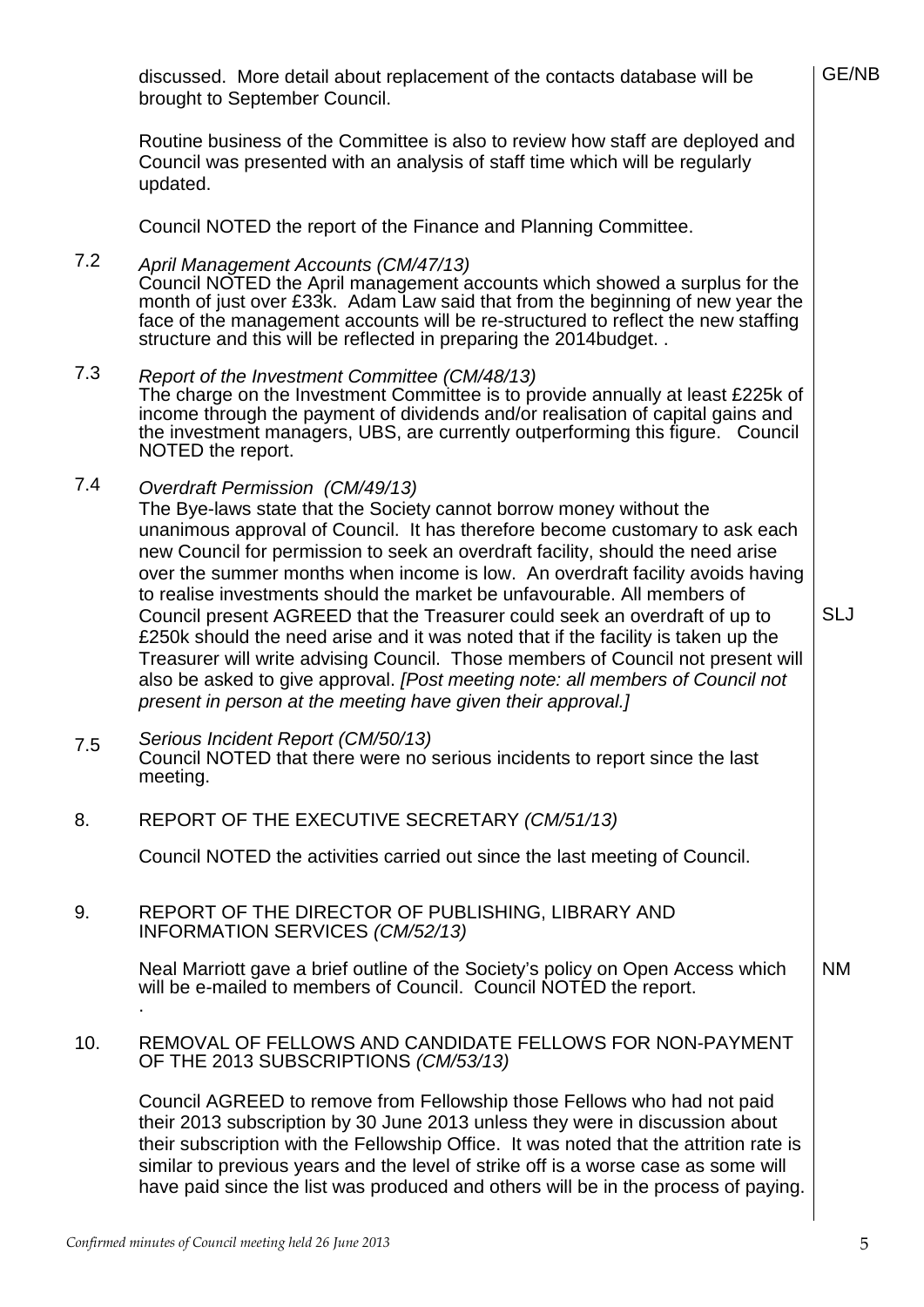Council was asked to encourage as soon as possible those Fellows known to them to pay their subscription and remain in Fellowship. Graeme Etheridge will provide an updated list to Council.

Council were concerned that 76 Chartered Geologists were on the list. Edmund Nickless said that the Chartership Officer will be contacting as many of these as possible.

- 11. **ELECTIONS**
- 11.1 Fellowship *(CM/54/13)*

Council AGREED to recommend to the Fellowship that those candidates listed in CM/54/13 should be elected as Fellows at the OGM on 26 June 2013.

11.2 Chartered Geologists *(CM/55/13)*

> The applications from Fellows to become Chartered Geologists listed in CM/55/13 had been approved by the Chartership Panel and were AGREED by Council.

11.3 Candidate and Junior Candidate Fellowship *(CM/56/13)*

> Council AGREED to elect those applicants listed in CM/56/13 as Candidate Fellows and Junior Candidate Fellows.

11.4 European Geologists *(CM/57/13)*

> Council NOTED the names elected as European Geologists at the EFG meeting on 28 May.

11.5 Chartered Scientists *(CM/58/13)*

> Council AGREED that the persons named on paper CM/58/13 should be elected as Chartered Scientists.

### **STRATEGIC ITEMS**

12. OUTLINE TARGETED RECRUITMENT AND RETENTION PLAN *(CM/59/13)*

At the Council residential in February this year Council stated an ambition to significantly grow the membership of the Society. The current working assumption is to grow the Society's net membership by 50% within five years.

The management team will present a set of scenarios and options at the Council residential in September. Council discussed the initial thoughts set out in the paper and the proposed approach the management team will take in preparing for this meeting.

Edmund Nickless said that it is important not only to recruit new Fellows but also to retain them and there must be a structured programme. He asked Council whether there were areas where advance work was needed to inform the September discussion and the following were put forward:-

- i. More information about how the fee structure works; what would be the impact of further tapering the rate increase to the maximum Fellowship fee?
- ii. From the number studying geosciences at university, how many go into

**Council** GE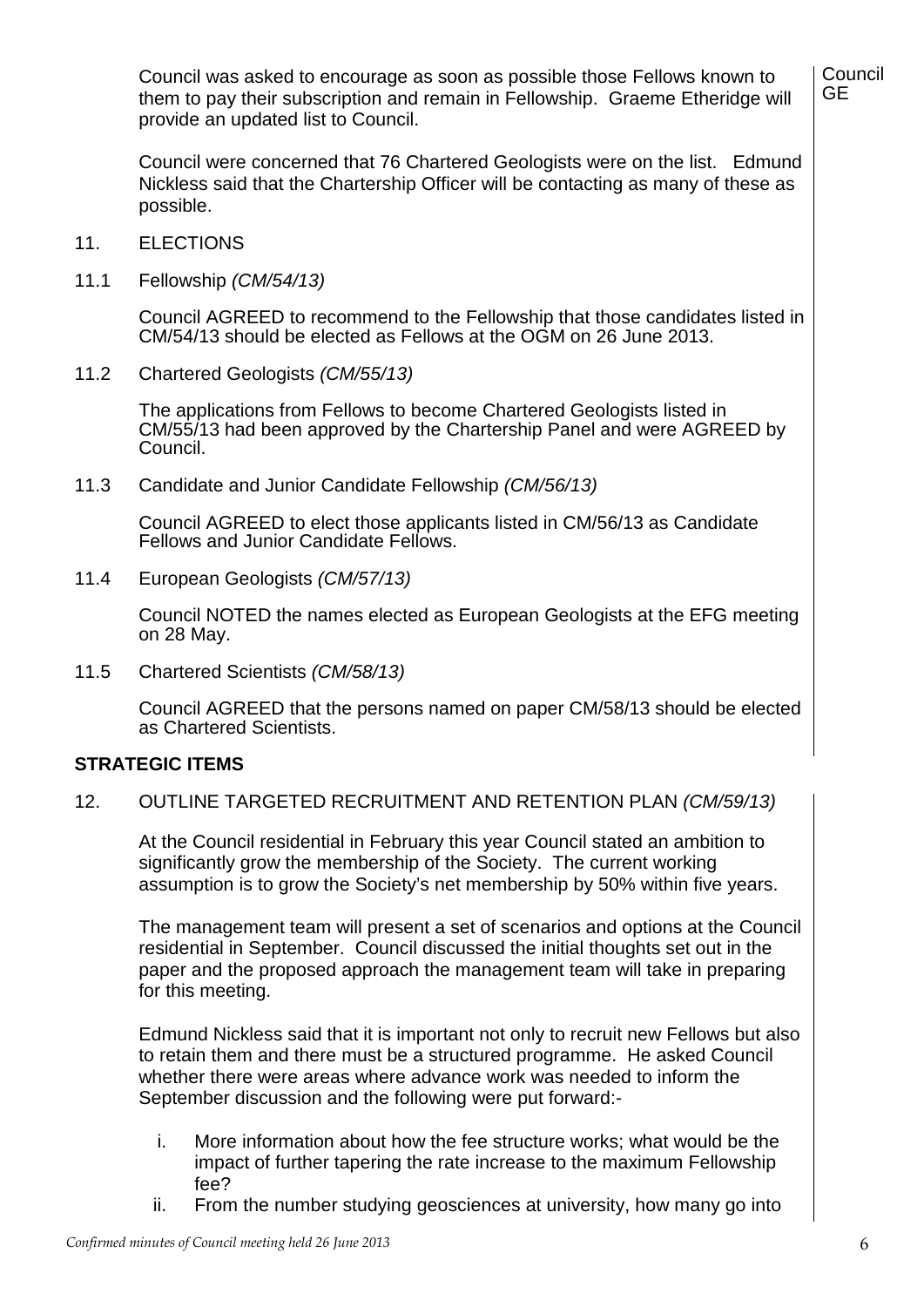|     |                                                | some sort of geosciences employment? How many are graduating<br>annually?                                                                                                                                                                                                                                                                                                                                                            |         |  |
|-----|------------------------------------------------|--------------------------------------------------------------------------------------------------------------------------------------------------------------------------------------------------------------------------------------------------------------------------------------------------------------------------------------------------------------------------------------------------------------------------------------|---------|--|
|     | iii.                                           | Target those departments offering Masters courses. There are fewer of<br>them and focusing at that level may be more beneficial than at<br>undergraduate level;                                                                                                                                                                                                                                                                      |         |  |
|     | iv.                                            | Working with the Regional Groups is important in keeping the                                                                                                                                                                                                                                                                                                                                                                         |         |  |
|     | V.                                             | commitment to the Society which must not be too London-centric;<br>Work with employers to encourage their staff to join/retain membership;                                                                                                                                                                                                                                                                                           |         |  |
|     | vi.                                            | Is Fellowship, and its benefits, advertised when our publications are web<br>searched?                                                                                                                                                                                                                                                                                                                                               |         |  |
|     | vii.                                           | Look at the balance of outputs from the Society in terms of its meetings<br>and publications and how they relate to the different geo-disciplines.                                                                                                                                                                                                                                                                                   |         |  |
|     | thoughts.                                      | Graeme Etheridge asked members of Council to e-mail him with further                                                                                                                                                                                                                                                                                                                                                                 | Council |  |
| 13. | PROGRESS REPORT ON SCIENCE STRATEGY (CM/60/13) |                                                                                                                                                                                                                                                                                                                                                                                                                                      |         |  |
|     |                                                | The Science and External Relations Committee (SERC) was established at the<br>start of 2013 as part of the wider review of the Society's committee structure. Its<br>first priority is to develop a Science Strategy for the Society.                                                                                                                                                                                                |         |  |
|     |                                                | There have been initial discussions of the thinking behind the Science Strategy<br>at Science Committee and at a meeting of Specialist Group representatives.<br>SERC intends to consult widely on the Science Strategy particularly with the<br><b>Specialist Groups.</b>                                                                                                                                                           |         |  |
|     |                                                | The document will be developed further and will be reviewed by SERC before<br>detailed consultation with the Specialist Groups and others gets underway.<br>Council will be kept informed of its development and will approve the final text<br>before dissemination. Nic Bilham said it will be one of the main items of<br>discussion at the September residential but asked Council to advise him of any<br>thoughts before then. | Council |  |
|     |                                                | Council NOTED the report.                                                                                                                                                                                                                                                                                                                                                                                                            |         |  |
| 14. |                                                | SHALE UK CONFERENCE (CM/61/13)                                                                                                                                                                                                                                                                                                                                                                                                       |         |  |
|     |                                                | The Society has been approached by Global Event Partners (GEP), a<br>commercial conference organiser, specialising in the hydrocarbons sector, with a<br>proposal to work with them in presenting a conference on shale gas in London in<br>March 2014. Their approach arose from an initial conversation with Prof Peter<br>Styles, a past President of the Society.                                                                |         |  |
|     |                                                | Nic Bilham said that this proposal picks up a wish expressed at the February<br>2013 residential to work with other organisations on events and conferences.<br>There is also the potential to generate income for the Society.                                                                                                                                                                                                      |         |  |
|     |                                                | Council was presented with a draft programme, which had been informed by<br>discussions between GEP and the Society, together with the latest version of a<br>Memorandum of Understanding. GEP are content, in principle, with these<br>documents. Council's attention was drawn to the clause where the Society at all<br>times has the right of veto over the conference programme.                                                |         |  |
|     |                                                | Council discussed at length. It was recognised that it is important for the Society<br>to have input to this topic but the conference must concentrate primarily on the                                                                                                                                                                                                                                                              |         |  |